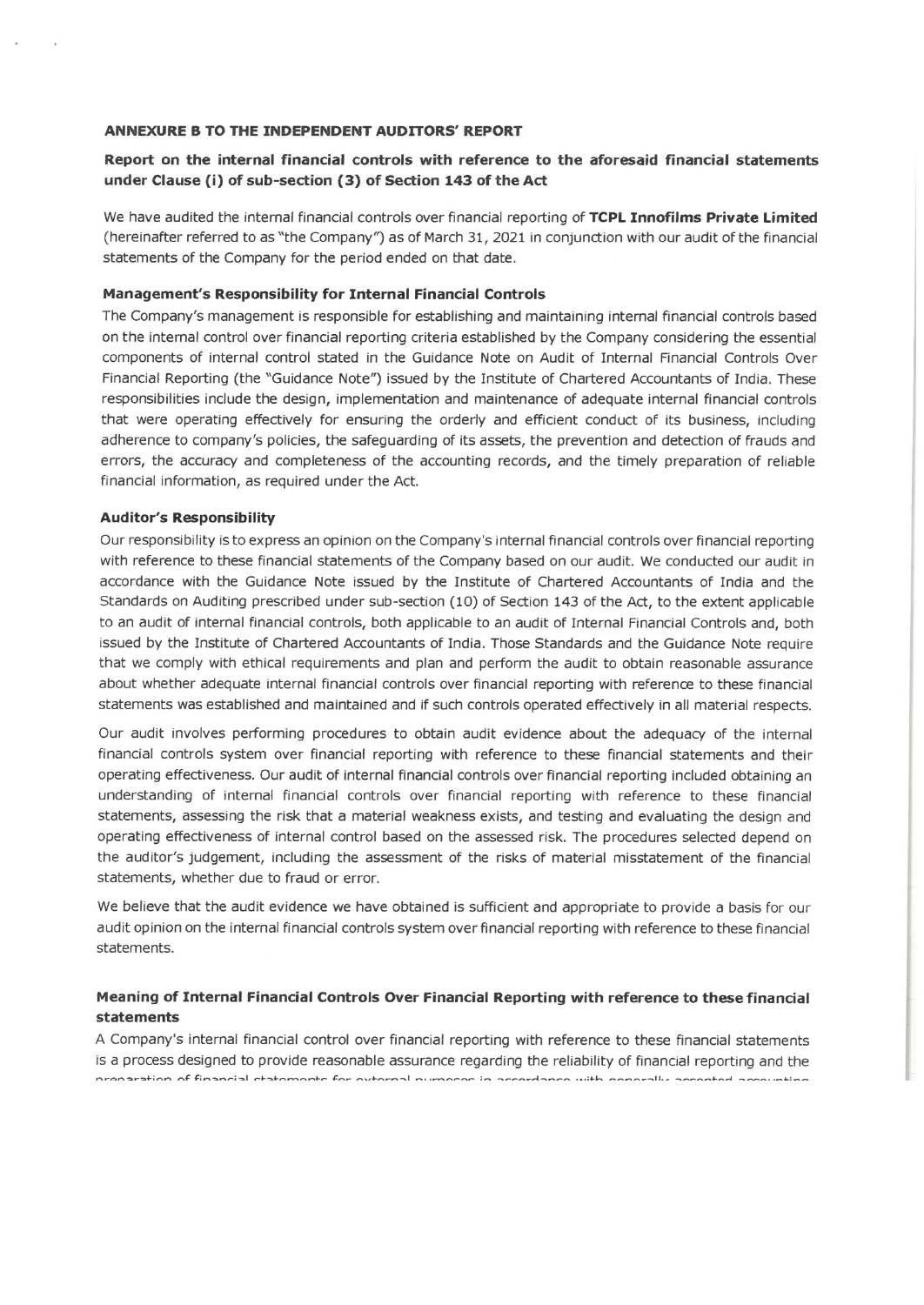(2) provide reasonable assurance that transactions are recorded as necessary to permit preparation of the financial statements in accordance with generally accepted accounting principles, and that receipts and expenditures of the Company are being made only in accordance with authorisations of management and directors of the Company; and (3) provide reasonable assurance regarding prevention or timely detection of unauthorised acquisition, use, or disposition of the Company's assets that could have a material effect on the financial statements.

### Inherent Limitations of Internal Financial Controls Over Financial Reporting with reference to these financial statements

Because of the inherent limitations of internal financial controls over financial reporting with reference to these financial statements, including the possibility of collusion or improper management override of controls, material misstatements due to error or fraud may occur and not be detected. Also, projections of any evaluation of the internal financial controls over financial reporting with reference to these financial statements to future periods are subject to the risk that the internal financial control over financial reporting may become inadequate because of changes in conditions, or that the degree of compliance with the policies or procedures may deteriorate.

### Opinion

In our opinion, to the best of our information and according to the explanations given to us, the Company has, in all material respects, an adequate internal financial controls with reference to these financial statements and such internal financial controls were operating effectively as at March 31, 2021, based on the internal financial controls with reference to these financial statements criteria established by the Company considering the essential components of internal control stated in the Guidance Note on Audit of Internal Financial Controls Over Financial Reporting issued by the Institute of Chartered Accountants of India.

### For SHAH GUPTA & CO.,

Chartered Accountants Firm Registration No.: 109574W

th P Patel Partner M. No.172670 UDIN: 21172670AAAABN9249 Place: Mumbai Date: May 26, 2021

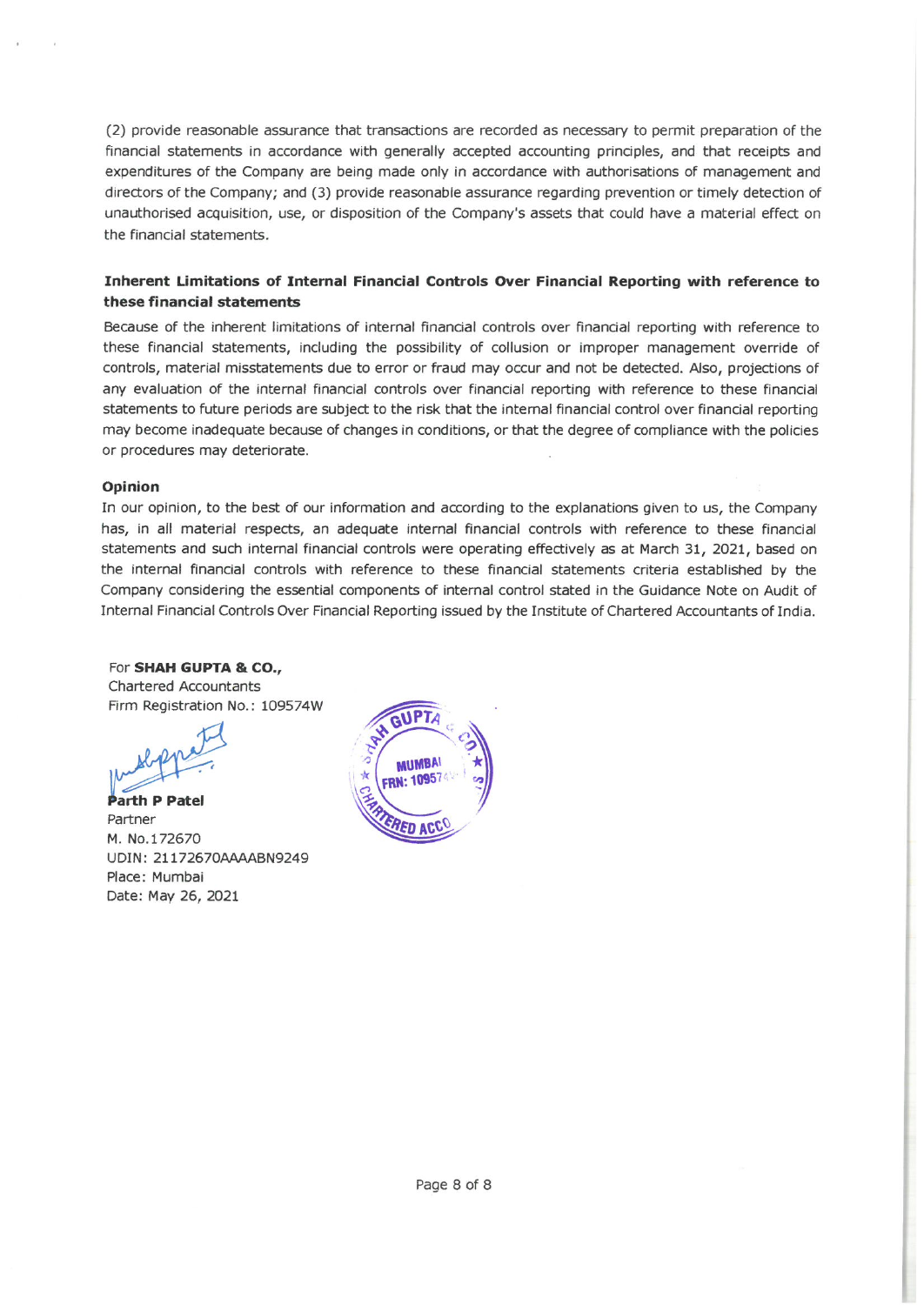# **TCPL INNOFILMS PRIVATE LIMITED BALANCE SHEET AS AT MARCH 31, 2021**

|                                                                                    |                | (INR in lakhs)       |
|------------------------------------------------------------------------------------|----------------|----------------------|
| <b>Particulars</b>                                                                 | <b>Notes</b>   | As At March 31, 2021 |
| <b>I ASSETS</b>                                                                    |                |                      |
| (1) Non-Current Assets                                                             |                |                      |
| (a)Capital work in progress                                                        |                | 0.09                 |
| (b)Other Non-Current Assets                                                        | $\overline{2}$ | 388.19               |
| <b>Total non-current assets</b>                                                    |                | 388.28               |
| (2) Current assets                                                                 |                |                      |
| (a)Financial Assets:                                                               |                |                      |
| (i)Cash and Cash Equivalents                                                       | 3              | 9.35                 |
| (b)Other Current Assets                                                            | 4              | 0.72                 |
| <b>Total current assets</b>                                                        |                | 10.07                |
| <b>Total Assets</b>                                                                |                | 398.35               |
| <b>II EQUITY AND LIABILITIES</b>                                                   |                |                      |
| (1) Equity                                                                         |                |                      |
| (a) Equity Share capital                                                           | 5              | 400.00               |
| (b)Other Equity                                                                    | 6              | (15.58)              |
| <b>Total Equity</b>                                                                |                | 384.42               |
| <b>Liabilities</b>                                                                 |                |                      |
| (2) Current Liabilities                                                            |                |                      |
| (a)Financial Liabilities                                                           |                |                      |
| Borrowings                                                                         | 7              | 11.31                |
| (i)Trade Payables                                                                  | 8              |                      |
| Total outstanding due to micro enterprise and small enterprise                     |                |                      |
| Total outstanding due to creditors other than above                                |                | 2.62                 |
| <b>Total Current Liabilities</b>                                                   |                | 13.93                |
| <b>Total Equity and Liabilitites</b>                                               |                | 398.35               |
| Significant Accounting Policies and Notes forming part of the Financial Statements | $\mathbf{1}$   |                      |

See accompanying notes to the financial statements As per our Report of even date attached **For and on behalf of Board of Directors Shah Gupta & Co.** Chartered Accountants Firm Registration No. 109574W

Director Director

Saket Kanoria Vidur Kanoria

Director

**Parth P Patel** Partner Membership No. 172670 Superior Contract of the Membership No. 172670

Place : Mumbai Date :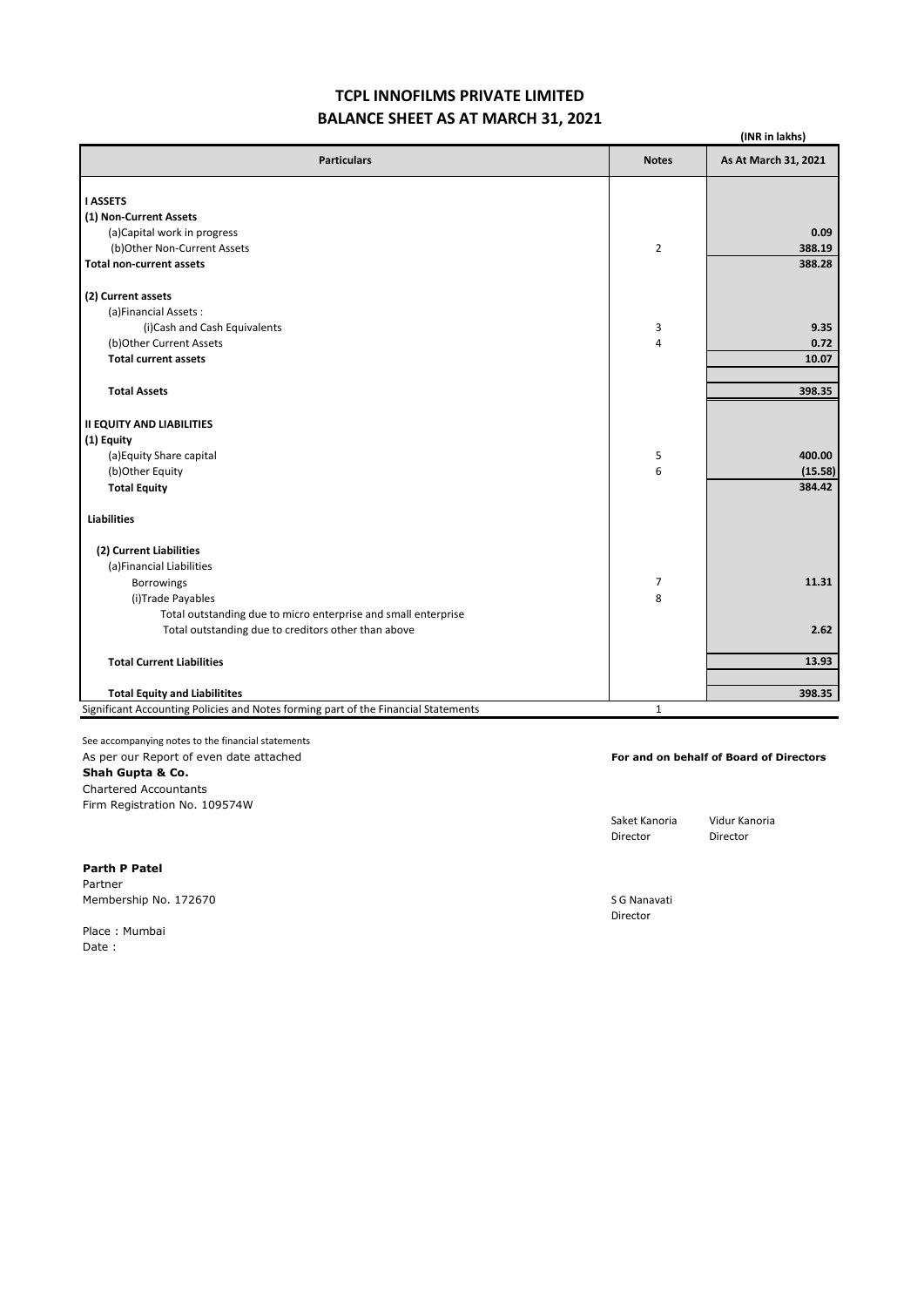### **STATEMENT OF PROFIT AND LOSS FOR THE PERIOD FEBRUARY 25, 2020 TO March 31, 2021**

#### **(INR in lakhs)**

| <b>Particulars</b>                                                                 | <b>Notes</b> | For the period from February<br>25, 2020 to March 31, 2021 |
|------------------------------------------------------------------------------------|--------------|------------------------------------------------------------|
| <b>REVENUE</b>                                                                     |              |                                                            |
| Revenue from operations                                                            |              |                                                            |
| <b>Total Revenue</b>                                                               |              |                                                            |
| <b>EXPENSES</b>                                                                    |              |                                                            |
| Other expenses                                                                     | 9            | 15.58                                                      |
| <b>Total Expenses</b>                                                              |              | 15.58                                                      |
| Profit/(loss) before exceptional items and tax                                     |              | (15.58)                                                    |
| Tax expense:                                                                       |              |                                                            |
| Current tax                                                                        |              |                                                            |
| Deferred Tax                                                                       |              |                                                            |
| Profit/(loss) for the period after tax                                             |              | (15.58)                                                    |
| Earnings per share for profit attributable to equity shareholders                  | 10           |                                                            |
| <b>Basic EPS Rs.</b>                                                               |              | (0.39)                                                     |
| <b>Dilluted EPS Rs.</b>                                                            |              | (0.39)                                                     |
| Significant Accounting Policies and Notes forming part of the Financial Statements |              |                                                            |

See accompanying notes to the financial statements

**Shah Gupta & Co.**

Chartered Accountants Firm Registration No. 109574W

### As per our Report of even date attached **For and on behalf of Board of Directors**

Director

Saket Kanoria Vidur Kanoria<br>Director Director

**Parth P Patel** Partner Membership No. 172670 SG Nanavati

Place : Mumbai Date :

Director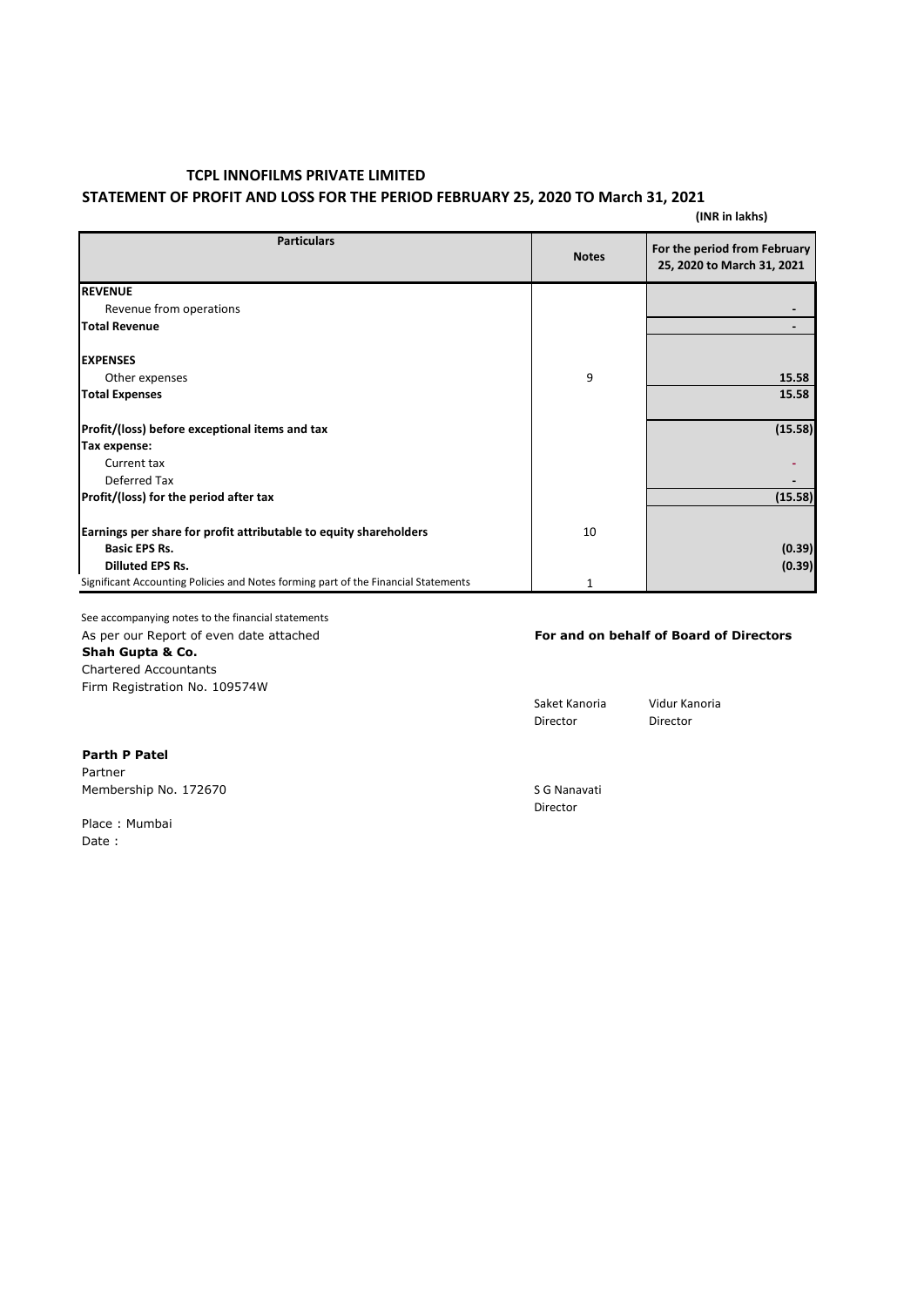|                                                       | (INR in lakhs)                                                       |
|-------------------------------------------------------|----------------------------------------------------------------------|
| <b>Particulars</b>                                    | For the period from<br><b>February 25, 2020 to</b><br>March 31, 2021 |
| A. Cash flow from operating activities                |                                                                      |
| Loss before tax                                       | (15.58)                                                              |
| Adjustments for :                                     |                                                                      |
| Incorporation expenses                                | 11.31                                                                |
| Loss from operating activities                        | (4.27)                                                               |
| Changes in working capital                            |                                                                      |
| Increase in trade payables                            | 2.62                                                                 |
| Increase in other receivables                         | (0.72)                                                               |
| Increase in financial liability                       |                                                                      |
| Cash used in operations                               | (2.37)                                                               |
| Direct taxes paid                                     |                                                                      |
| Net cash used in operating activities (A)             | (2.37)                                                               |
| B. Cash flow from investing activities                |                                                                      |
| Capital advance                                       | (388.19)                                                             |
| Amount spent towards Capital Work In Progress         | (0.09)                                                               |
| Net cash used in investing activities (B)             | (388.28)                                                             |
| C. Cash flow from financing activities                |                                                                      |
| Proceeds from issue of equity shares                  | 400.00                                                               |
| Net cash generated from financing activity (C)        | 400.00                                                               |
| Net increase in cash and cash equivalents (A+B+C)     | 9.35                                                                 |
| Cash and cash equivalents - opening balances          |                                                                      |
| Cash and cash equivalents - closing balances (note 4) | 9.35                                                                 |
| Note:                                                 |                                                                      |

The statement of cash flows is prepared using the "indirect method" set out in Ind AS 7 "Statement of Cash Flows".

#### **TCPL INNOFILMS PRIVATE LIMITED STATEMENT OF CASHFLOWS FOR THE PERIOD FROM FEBRUARY 25,2020 TO MARCH 31, 2021**

See accompanying notes to the financial statements As per our Report of even date attached **For and on behalf of Board of Directors Shah Gupta & Co.** Chartered Accountants Firm Registration No. 109574W

Saket Kanoria Vidur Kanoria Director Director

**Parth P Patel**

Partner Membership No. 172670 SG Nanavati

Place : Mumbai Date :

Director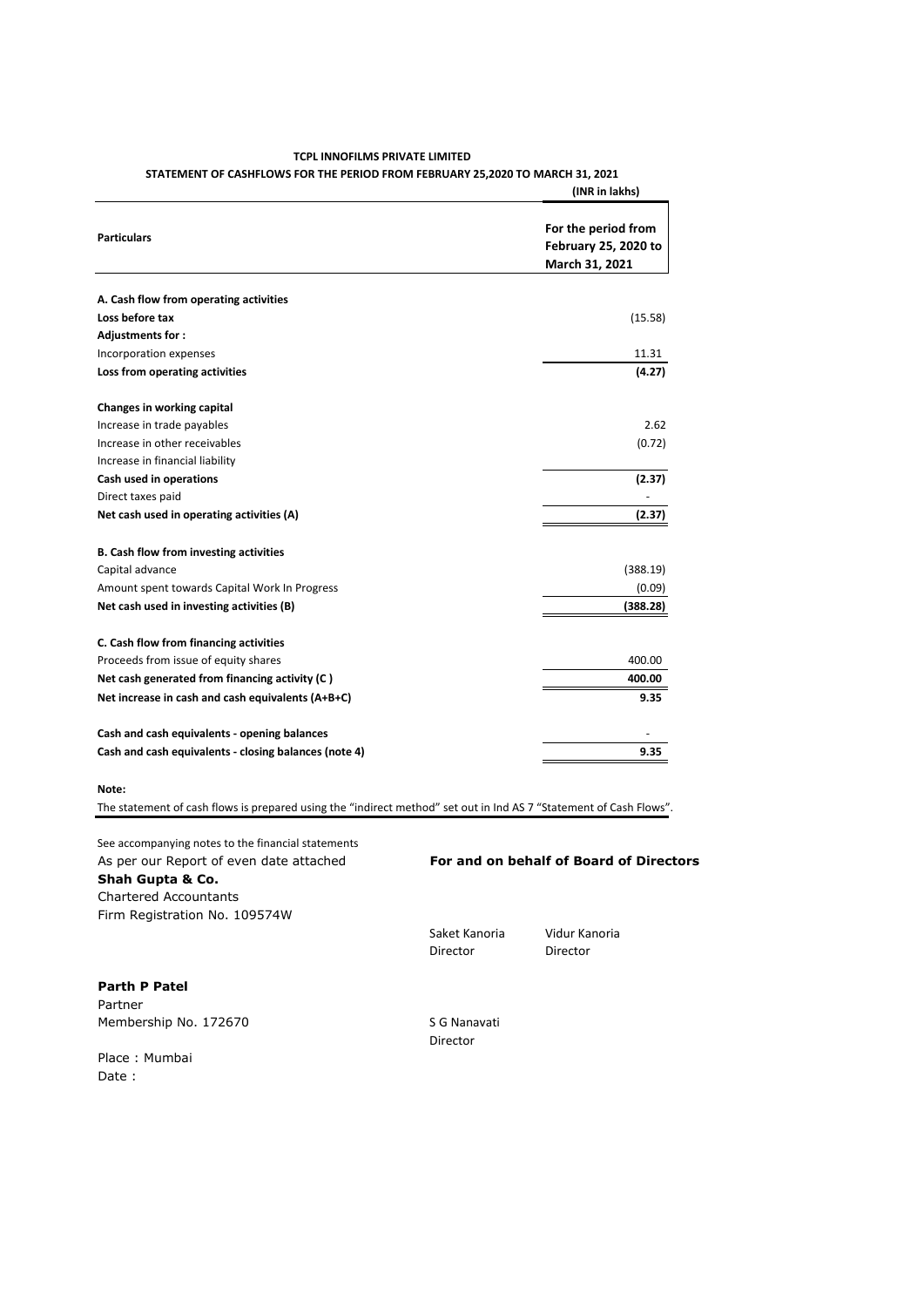**STATEMENT OF CHANGES IN EQUITY FOR THE PERIOD FROM FEBRUARY 25,2020 to MARCH 31, 2021 A Equity Share Capital :**

| <b>Particulars</b>                             | Balance at the Beginning of the period | Changes in Equity Balance at the<br>share capital<br>during the year | lend of the<br>period |
|------------------------------------------------|----------------------------------------|----------------------------------------------------------------------|-----------------------|
| Balance as at March 31, 2021<br><b>Numbers</b> | ۰                                      | 40,00,000                                                            | 40,00,000             |
| Amount in lakhs                                | -                                      | 400.00                                                               | 400.00                |

| в | Other Equity :                          | (INR in lakhs) |
|---|-----------------------------------------|----------------|
|   | Opening balance as at February 25, 2020 | -              |
|   | Profit/(loss) for the period            | (15.58)        |
|   | Closing Blance as at 31st March. 2021   | (15.58)        |

See accompanying notes to the financial statements

As per our Report of even date attached **For and on behalf of Board of Directors**<br>**Shah Gupta & Co.**<br>Chartered Accountants<br>Firm Registration No. 109574W<br>Saket Kanoria Saket Kanoria

Director

| Saket Kanoria | Vidur Kanori |
|---------------|--------------|
| Director      | Director     |

Parth P Patel Partner Membership No. 172670 S G Nanavati

Place : Mumbai Date :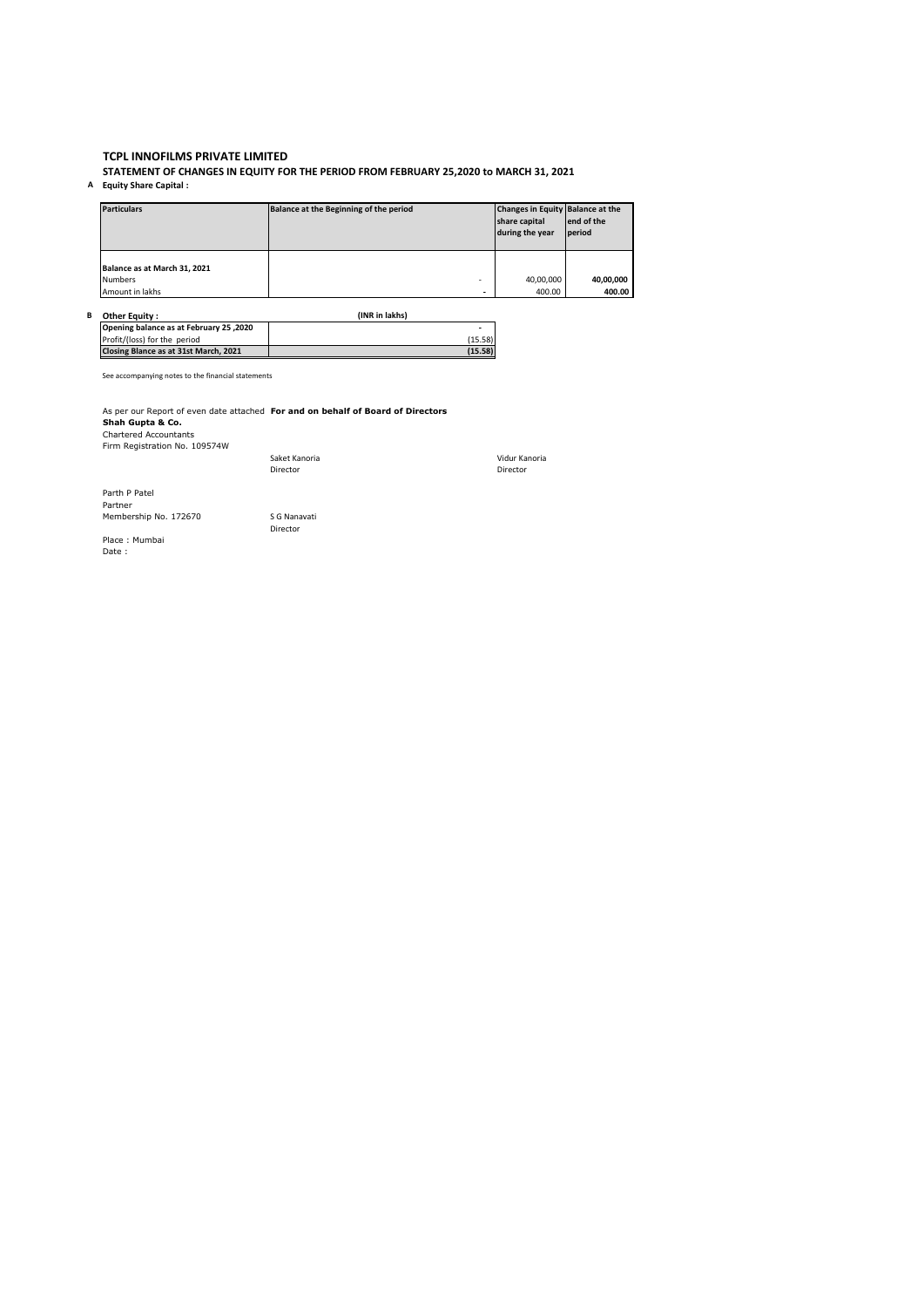# **TCPL INNOFILMS PRIVATE LIMITED NOTES TO THE FINANCIAL STATEMENTS FOR PERIOD FEBRUARY 25,2020 TO MARCH 31, 2021**

(INR in lakhs)

| <b>5.SHARE CAPITAL</b>  |  |
|-------------------------|--|
| i. Equity Share Capital |  |

|                            | <b>Authorised Capital</b> |        | <b>Issued &amp; Subscribed</b> |       |
|----------------------------|---------------------------|--------|--------------------------------|-------|
| As at February 25, 2020    | $\sim$                    |        | -                              |       |
| Increase during the period | 1.00.00.000               | 100.00 | 40.00.000                      | 40.00 |
| As at March 31, 2021       | 1,00,00,000               | 100    | 40.00.000                      | 40.00 |

**ii.Reconciliation of Issued Capital**

|                                                                |               | (INR in lakhs) |
|----------------------------------------------------------------|---------------|----------------|
| <b>Particulars</b>                                             | <b>Number</b> | Amount         |
| Equity shares of INR 10 each issued, subscribed and fully paid |               |                |
|                                                                |               |                |
| At February 25, 2020                                           |               |                |
| Issued during the period                                       | 40,00,000     | 400.00         |
| At March 31, 2021                                              | 40,00,000     | 400.00         |

#### **iii Rights, preferences and restrictions attached to equity shares**

The Company has single class of equity shares. Each holder of equity shares is entitled for one vote per share held. In the event of liquidation, the equity shareholders are eligible to receive the remaining assets of the Company after distribution of all preferential amount, in proportion to their shareholding.

**iv. Details of shareholders holding more than 5% shares in the company**

| Name of the shareholder                                 | As at March 31, 2021 |           |
|---------------------------------------------------------|----------------------|-----------|
| TCPL Packaging Limited (including nominee shareholders) | Number               | % holding |
|                                                         | 4000000              | 100.00    |
|                                                         | 4000000              | 100.00    |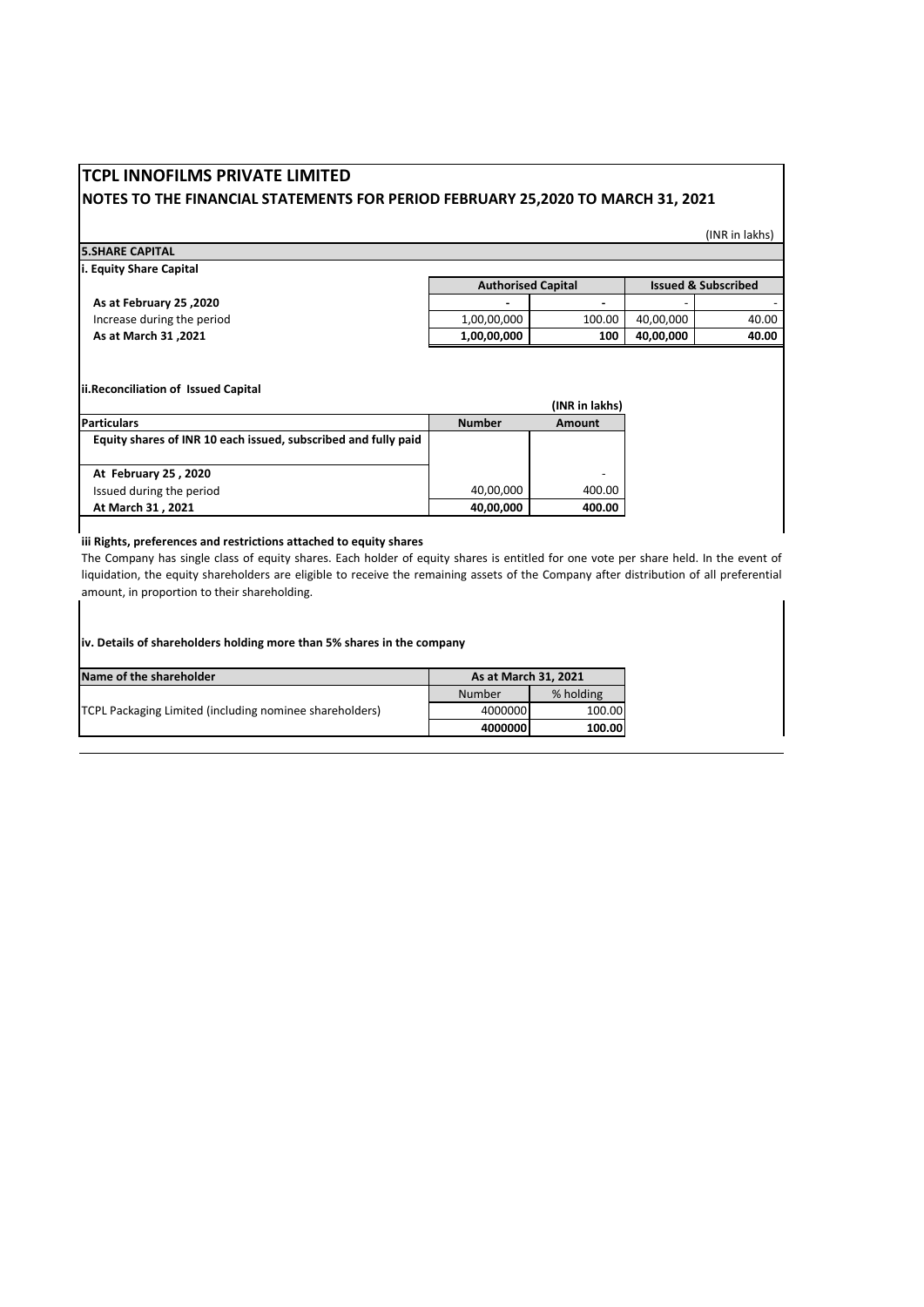# **NOTES TO THE FINANCIAL STATEMENTS FOR THE PERIOD FROM FEBRUARY 25,2020 to MARCH 31, 2021**

|                                            |       | (Rs. in lakhs) |
|--------------------------------------------|-------|----------------|
| <b>2. OTHER NON CURRENT ASSETS</b>         |       | March 31, 2021 |
| <b>Considered good</b><br>Capital Advances |       | 388.19         |
|                                            | Total | 388.19         |
|                                            |       |                |

| 3. CASH AND CASH EQUIVALENTS |       | March 31, 2021 |
|------------------------------|-------|----------------|
| Balances with banks          |       |                |
| - In current accounts        |       | 9.35           |
|                              | Total | 9.35           |

| 4. Other Current Assets | March 31, 2021 |
|-------------------------|----------------|
| <b>GST Receivable</b>   | 0.72           |
| Total                   | 0.72           |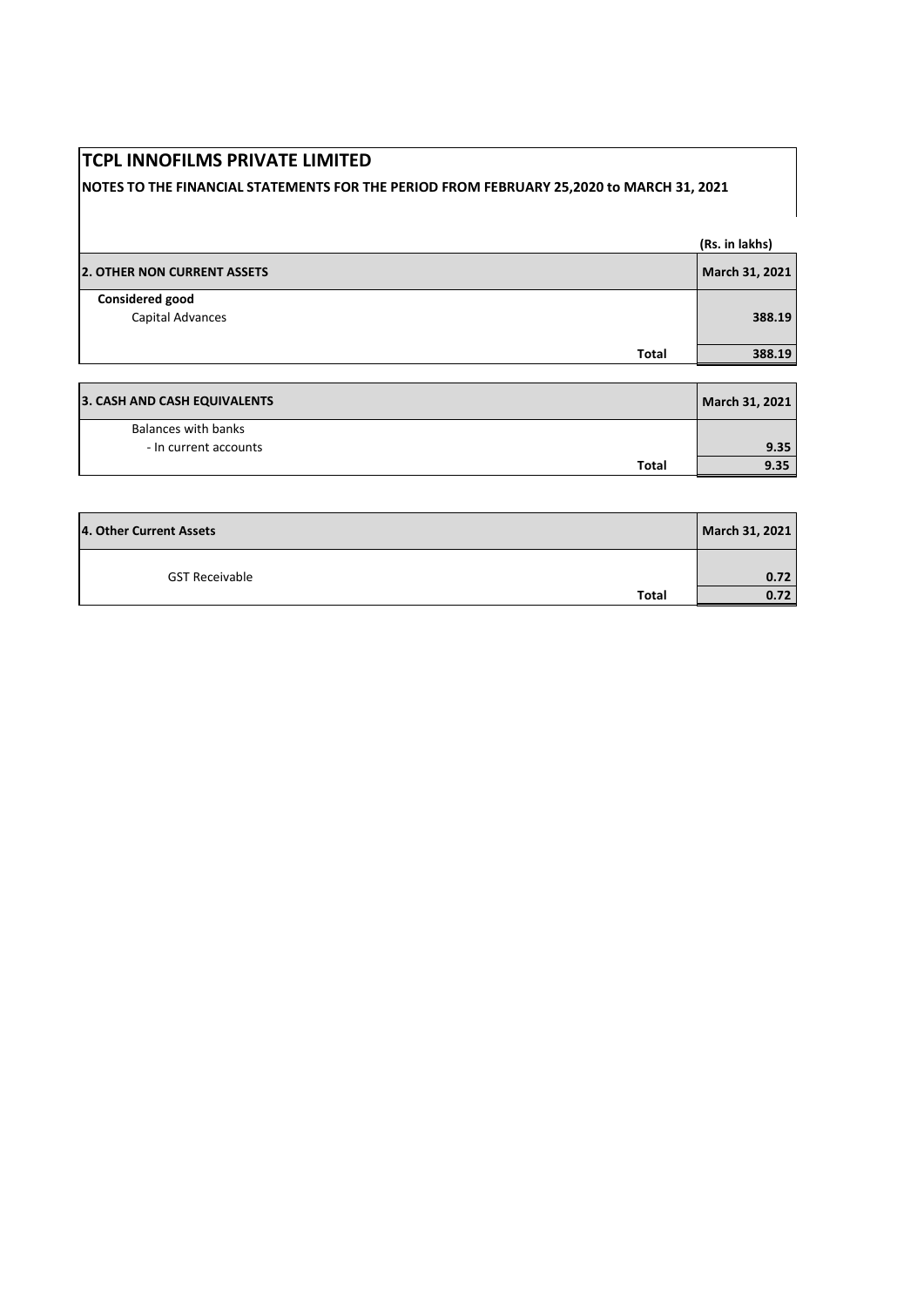# **NOTES TO THE FINANCIAL STATEMENTS FOR THE PERIOD FROM FEBRUARY 25,2020 to MARCH 31, 2021**

|                                  | (Rs. in lakhs)     |
|----------------------------------|--------------------|
| <b>6. OTHER EQUITY</b>           | <b>As At March</b> |
|                                  | 31, 2021           |
| <b>Retained Earnings</b>         |                    |
| Net Profit/(Loss) for the period | (15.58)            |
|                                  |                    |
| <b>Closing balance</b>           | (15.58)            |

| <b>7. BORROWINGS</b>                      |       |
|-------------------------------------------|-------|
|                                           |       |
| <b>Unsecured</b>                          |       |
| Loan from Related Parties (Refer Note 13) | 11.31 |
|                                           |       |
| <b>Total</b>                              | 11.31 |

| <b>8.TRADE PAYABLES</b> |                                                                          | <b>As At March</b> |
|-------------------------|--------------------------------------------------------------------------|--------------------|
|                         |                                                                          | 31, 2021           |
| Current                 |                                                                          |                    |
|                         | Total outstanding due of micro enterprise and small enterprise*          |                    |
|                         | Total outstanding due of creditors other than micro and small enterprise | 2.62               |
|                         | Total                                                                    | 2.62               |

**\***The Company does not have any payables towards MSME, accordingly, diclosure pertaining to MSME is not applicable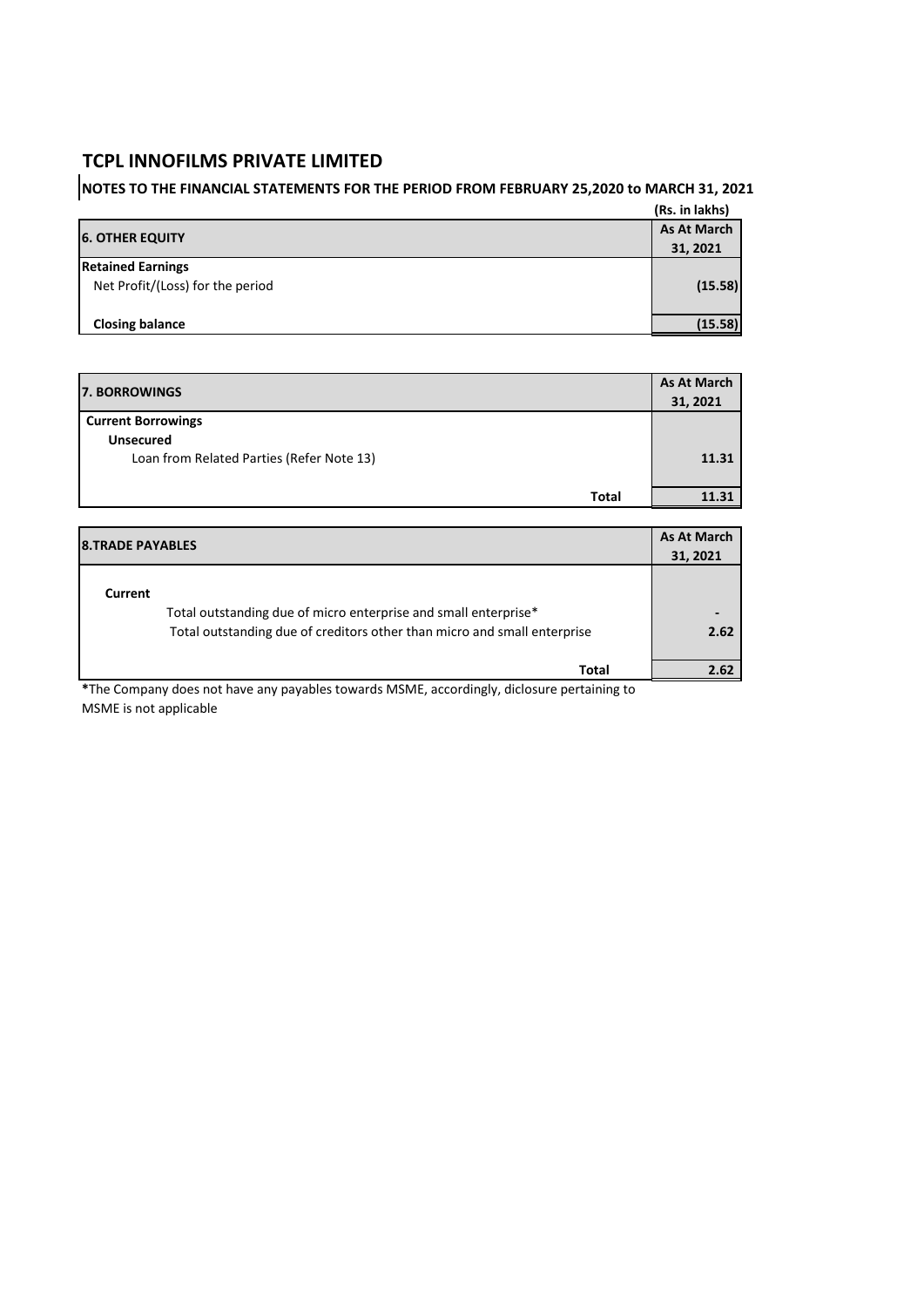# **NOTES TO THE FINANCIAL STATEMENTS FOR THE PERIOD FROM FEBRUARY 25,2020 to MARCH 31, 2021**

|                          | (Rs. in lakhs)                                             |
|--------------------------|------------------------------------------------------------|
| <b>9.OTHER EXPENSES</b>  | For the period from February<br>25, 2020 to March 31, 2021 |
| Remuneration to auditors | 0.25                                                       |
|                          |                                                            |
| Incorporation expenses   | 11.31                                                      |
| Software Licence fees    | 4.02                                                       |
| Total                    | 15.58                                                      |